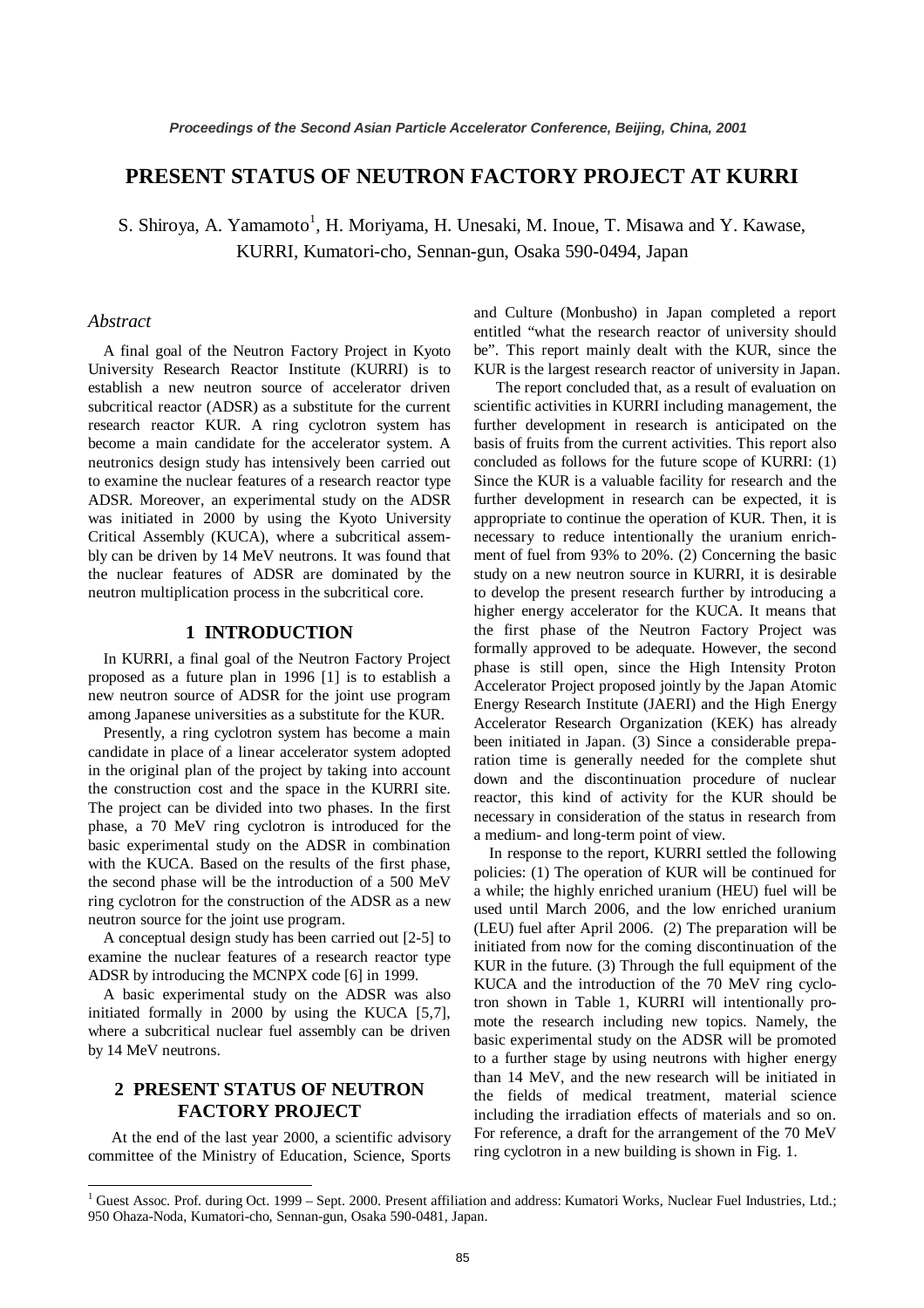| <b>Ion Source</b>        |                      |
|--------------------------|----------------------|
| Type                     | Multicusp Ion Source |
| <b>Maximum Current</b>   | $10 \text{ mA}$      |
| <b>Extraction Energy</b> | 50 keV               |
| RFO                      |                      |
| <b>Injection Energy</b>  | 50 keV               |
| <b>Output Energy</b>     | 400 keV              |
| <b>Operation Mode</b>    | CW                   |
| Average Beam Current     | $5 \text{ mA}$       |
| Frequency                | 50 MHz               |
| <b>RF</b> Power          | $100$ kW             |
| <b>Total Length</b>      | 2m                   |
| <b>Ring Cyclotron</b>    |                      |
| K Value                  | 70                   |
| <b>Injection Radius</b>  | $0.31 \text{ m}$     |
| <b>Extraction Radius</b> | $3.42 \text{ m}$     |
| <b>Injection Energy</b>  | $400 \text{ keV}$    |
| <b>Output Energy</b>     | 70 MeV               |
| Maximum Beam Current     | $2 \text{ mA}$       |
| Number of Sectors        |                      |
| Magnet Weight            | $720 \text{ ton}$    |
| Frequency                | <b>50 MHz</b>        |
| <b>RF</b> Power          | 200 kW               |

Table 1: Specification of 70 MeV Ring Cyclotron





Then, KURRI provided a draft of budget for the fiscal year 2002 including the full equipment of the KUCA and the introduction of the 70 MeV ring cyclotron. Now, this draft has been submitted to the Ministry of Education, Culture, Sports, Science and Technology (MEXT) in Japan<sup>2</sup> through the administration of Kyoto University. At the same time, KURRI began the negotiation with the local public; Kumatori-cho where KURRI is located, Izumisano-shi and Kaizuka-shi which are neighbouring cities, and Osaka-fu to where the above town and cities belong. This negotiation is inevitable before submitting budget from the MEXT to the Ministry of Finance in a framework of the agreement with the local public; this process has successfully been completed in August 2001.

# **3 CONCEPTUAL NEUTRONICS DESIGN STUDY OF THE ADSR**

By introducing the MCNPX code from LANL, a conceptual design study on the ADSR has been carried out through the neutronics calculation. Here, it was assumed that the proton beam were incident upon a bulk target settled at the centre of the KUR core [2].

The examination on the nuclear features of the research reactor type ADSR was executed by varying the design parameters. As a result, the following conclusions were obtained: (1) There is no big difference in the main shape of neutron spectrum obtained by either the eigenvalue or the fixed source calculation because of the neutron multiplication process caused by the fission chain reaction in the subcritical core, although the eigenvalue calculation can not take into account the spallation neutrons. (2) The neutron flux level in the core becomes larger with increasing  $k<sub>eff</sub>$  and incident proton energy, although there is no remarkable change in the shape of neutron spectrum in the core. (3) The thermal power and the neutron flux level in the ADSR become higher than those in the KUR when the incident proton energy is selected to be 500 MeV. (4) The target material has a certain impact on both the thermal power and the neutron flux level because of the difference in the ability of either the neutron yield or the absorption of target. (5) The power distribution in the core does not strongly depend on either the subcriticality or the proton energy, and both the eigenvalue and the fixed source calculations give a similar power distribution.

The time-dependent behaviour of neutrons after the proton pulse injection was also examined to obtain an image of the reactor dynamics [5], although the effect of delayed neutrons can not be taken into account in the MCNPX calculation. The time-dependent behaviour after the pulse injection of 14 MeV neutrons was also examined in consideration of the experiments at the KUCA. As a result, the following conclusions were obtained: (1) Neutrons with energy of more than 20 MeV decay out rapidly in the period of less than 0.02 µs after the pulse injection. (2) Neutrons with energy of 1 eV - 20 MeV are dominant and decay rather rapidly in the period of less than several  $\mu$ s. (3) Neutrons with energy of less than 1 eV increase rather rapidly in the same period as mentioned above. (4) Neutrons with energy of either 1 eV - 20 MeV or less than 1 eV show the similar behav-Iour of decay after around 10 µs, which indicates that the neutron spectrum in the core reaches the asymptotic spectrum. (5) These phenomena indicate that the diffusion process of source neutrons is terminated in around

 $2$  In accordance with a reorganization of ministries and agencies in Japan, Monbusho was combined with the Science and Technology Agency (STA) to become the Ministry of Education, Culture, Sports, Science and Technology (MEXT) at January, 2001.